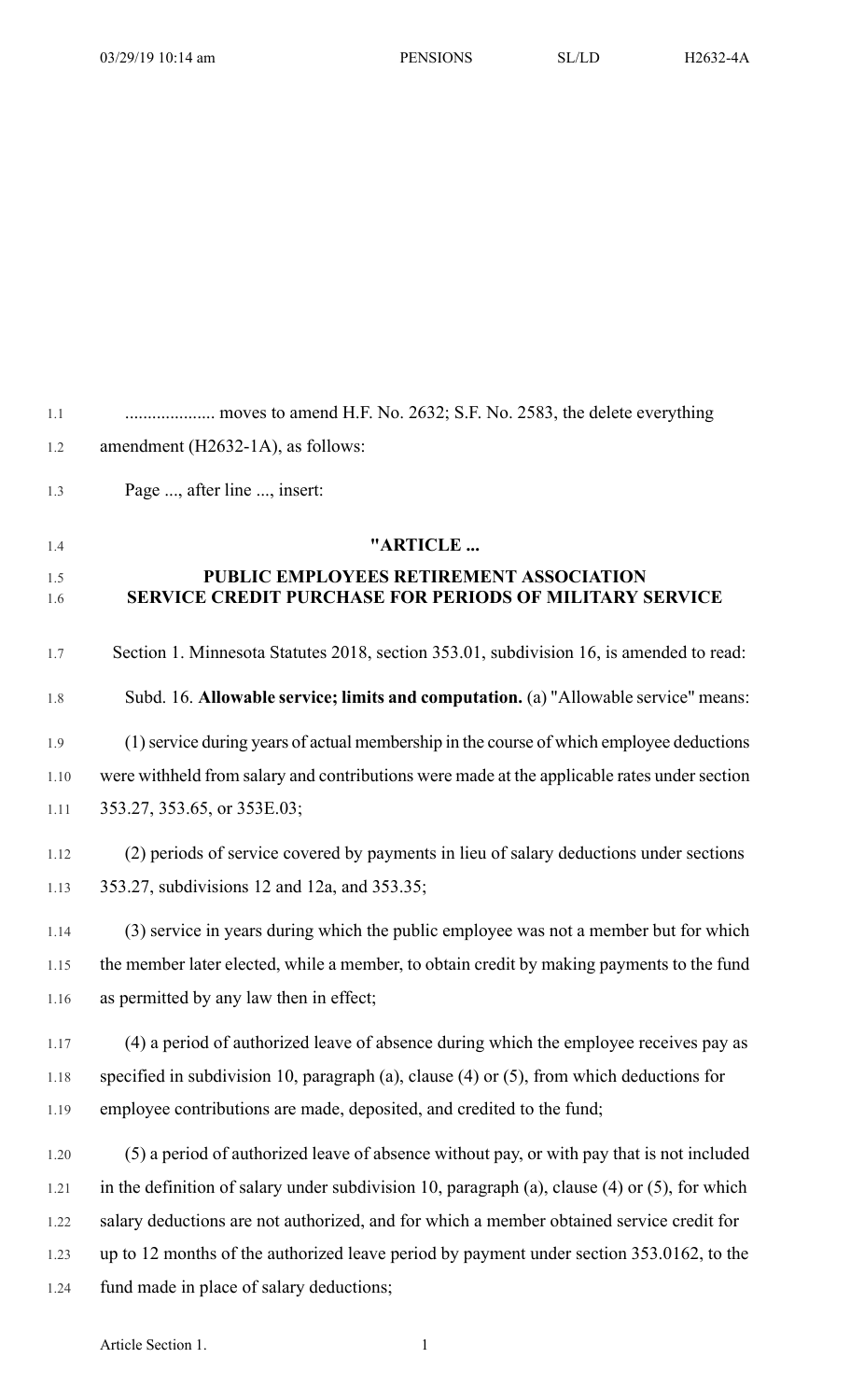2.1 (6) a periodic, repetitive leave that is offered to all employees of a governmental 2.2 subdivision. The leave program may not exceed 208 hours per annual normal work cycle 2.3 as certified to the association by the employer. A participating member obtains service credit 2.4 by making employee contributions in an amount or amounts based on the member's average 2.5 salary, excluding overtime pay, that would have been paid if the leave had not been taken. 2.6 The employer shall pay the employer and additional employer contributions on behalf of 2.7 the participating member. The employee and the employer are responsible to pay interest 2.8 on their respective shares at the applicable rate or rates specified in section 356.59, 2.9 subdivision 3, compounded annually, from the end of the normal cycle until full payment 2.10 is made. An employer shall also make the employer and additional employer contributions, 2.11 plus interest at the applicable rate or rates specified in section 356.59, subdivision 3, 2.12 compounded annually, on behalf of an employee who makes employee contributions but 2.13 terminates public service. The employee contributions must be made within one year after 2.14 the end of the annual normal working cycle or within 30 days after termination of public 2.15 service, whichever is sooner. The executive director shall prescribe the manner and forms 2.16 to be used by a governmental subdivision in administering a periodic, repetitive leave. Upon 2.17 payment, the member must be granted allowable service credit for the purchased period;

2.18 (7) an authorized temporary or seasonal layoff under subdivision 12, limited to three 2.19 months allowable service per authorized temporary or seasonal layoff in one calendar year. 2.20 An employee who has received the maximum service credit allowed for an authorized 2.21 temporary or seasonal layoff must return to public service and must obtain a minimum of 2.22 three months of allowable service subsequent to the layoff in order to receive allowable 2.23 service for a subsequent authorized temporary or seasonal layoff;

2.24 (8) a period during which a member is absent from employment by a governmental 2.25 subdivision by reason of service in the uniformed services, as defined in United States Code, 2.26 title 38, section 4303(13), if the member returns to public service with the same governmental 2.27 subdivision upon discharge from service in the uniformed service within the time frames 2.28 required under United States Code, title 38, section 4312(e), provided that the member did 2.29 not separate from uniformed service with a dishonorable or bad conduct discharge or under 2.30 other than honorable conditions. The service must be credited if the member pays into the 2.31 fund equivalent employee contributions based upon the contribution rate or rates in effect 2.32 at the time that the uniformed service was performed multiplied by the full and fractional 2.33 years being purchased and applied to the annual salary rate. The annual salary rate is the 2.34 average annual salary during the purchase period that the member would have received if 2.35 the member had continued to be employed in covered employment rather than to provide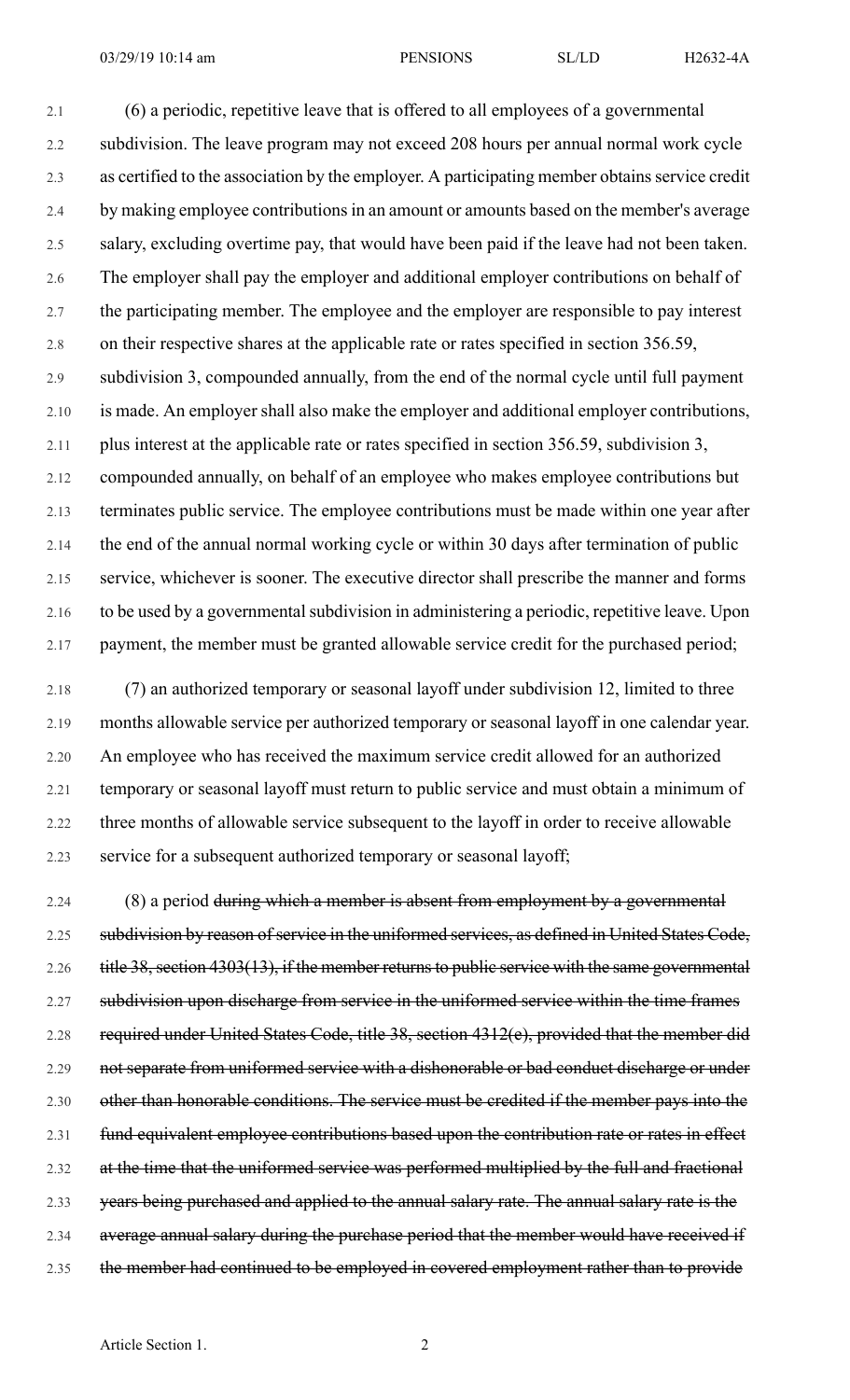3.1 uniformed service, or, if the determination of that rate is not reasonably certain, the annual 3.2 salary rate is the member's average salary rate during the 12-month period of covered 3.3 employment rendered immediately preceding the period of the uniformed service. Payment 3.4 of the member equivalent contributions must be made during a period that begins with the 3.5 date on which the individual returns to public employment and that is three times the length 3.6 of the military leave period, or within five years of the date of discharge from the military 3.7 service, whichever is less. If the determined payment period is less than one year, the 3.8 contributions required under this clause to receive service credit may be made within one 3.9 year of the discharge date. Payment may not be accepted following 30 days after termination 3.10 of public service under subdivision 11a. If the member equivalent contributions provided 3.11 for in this clause are not paid in full, the member's allowable service credit must be prorated 3.12 by multiplying the full and fractional number of years of uniformed service eligible for 3.13 purchase by the ratio obtained by dividing the total member contributions received by the 3.14 total member contributions otherwise required under this clause. The equivalent employer 3.15 contribution, and, if applicable, the equivalent additional employer contribution must be 3.16 paid by the governmental subdivision employing the member if the member makes the 3.17 equivalent employee contributions. The employer payments must be made from funds 3.18 available to the employing unit, using the employer and additional employer contribution 3.19 rate or rates in effect at the time that the uniformed service was performed, applied to the 3.20 same annual salary rate or rates used to compute the equivalent member contribution. The 3.21 governmental subdivision involved may appropriate money for those payments. The amount 3.22 of service credit obtainable under this section may not exceed five years unless a longer 3.23 purchase period is required under United States Code, title 38, section 4312. The employing 3.24 unit shall pay interest on all equivalent member and employer contribution amounts payable 3.25 under this clause. Interest must be computed at the applicable rate or rates specified in 3.26 section 356.59, subdivision 3, compounded annually, from the end of each fiscal year of 3.27 the leave or the break in service to the end of the month in which the payment is received. 3.28 Upon payment, the employee must be granted allowable service credit for the purchased 3.29 period; or of uniformed services leave purchased under section 353.014; 3.30 (9) a period of military service purchased under section 353.0141; or 3.31  $(9)(10)$  a period specified under section 353.0162.

3.32 (b) No member may receive more than 12 months of allowable service credit in a year 3.33 either for vesting purposes or for benefit calculation purposes.

3.34 (c) For an active member who was an active member of the former Minneapolis 3.35 Firefighters Relief Association on December 29, 2011, "allowable service" is the period of

Article Section 1. 3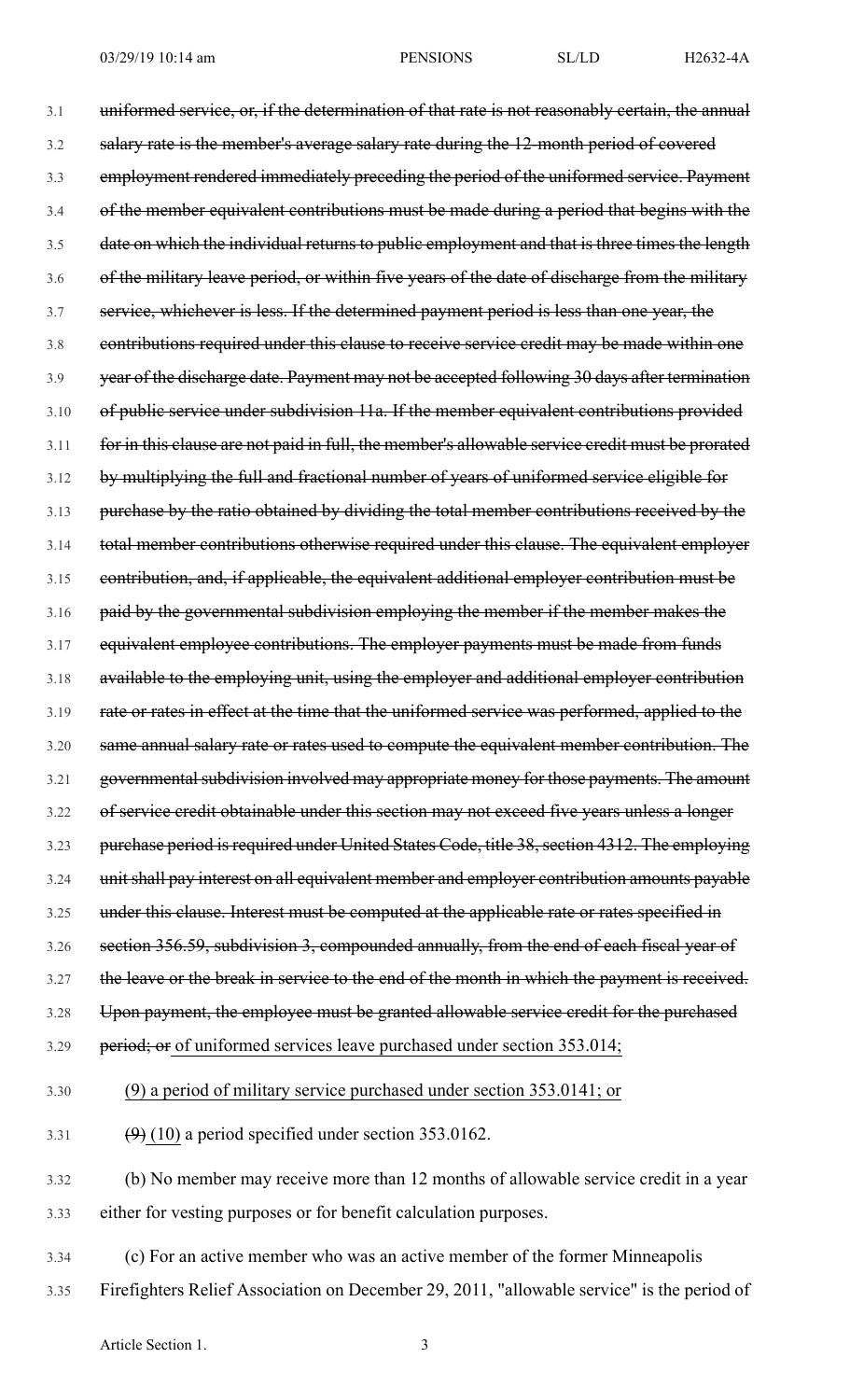| 4.1  | service credited by the Minneapolis Firefighters Relief Association as reflected in the        |
|------|------------------------------------------------------------------------------------------------|
| 4.2  | transferred records of the association up to December 30, 2011, and the period of service      |
| 4.3  | credited under paragraph (a), clause (1), after December 30, 2011. For an active member        |
| 4.4  | who was an active member of the former Minneapolis Police Relief Association on December       |
| 4.5  | 29, 2011, "allowable service" is the period of service credited by the Minneapolis Police      |
| 4.6  | Relief Association as reflected in the transferred records of the association up to December   |
| 4.7  | 30, 2011, and the period of service credited under paragraph (a), clause (1), after December   |
| 4.8  | 30, 2011.                                                                                      |
| 4.9  | <b>EFFECTIVE DATE.</b> This section is effective the day following final enactment.            |
| 4.10 | Sec. 2. [353.014] FEDERALLY PROTECTED MILITARY LEAVE.                                          |
| 4.11 | Subdivision 1. Service credit purchase authorized. (a) Unless prohibited under                 |
| 4.12 | paragraph (b), a member is eligible to purchase allowable service credit for one or more       |
| 4.13 | periods of service during which a member is absent from employment by a governmental           |
| 4.14 | subdivision by reason of service in the uniformed services, as defined in United States Code,  |
| 4.15 | title 38, section 4303(13), if the member returns to public service with the same governmental |
| 4.16 | subdivision upon discharge from service in the uniformed services within the time frames       |
| 4.17 | required under United States Code, title 38, section 4312(e).                                  |
| 4.18 | (b) The purchase of allowable service credit is prohibited if the member separated from        |
| 4.19 | uniformed service with a dishonorable or bad conduct discharge or under other than honorable   |
| 4.20 | conditions.                                                                                    |
| 4.21 | Subd. 2. Payments required. (a) If the payments required by this section are made, a           |
| 4.22 | member shall be granted allowable service credit for one or more periods of military service   |
| 4.23 | as described in subdivision 1. The payments required by this section are equivalent employee   |
| 4.24 | contributions as described in paragraph (b), equivalent employer contributions or additional   |
| 4.25 | employer contributions as described in paragraph (c), and interest as described in paragraph   |
| 4.26 | $(d)$ .                                                                                        |
| 4.27 | (b) The member shall pay into the fund within the time period described in subdivision         |
| 4.28 | 4 equivalent employee contributions based upon the contribution rate or rates in effect at     |
| 4.29 | the time that the uniformed service was performed multiplied by the full and fractional years  |
| 4.30 | being purchased and applied to the annual salary rate as defined in subdivision 3.             |
| 4.31 | (c) If the member makes the payment under paragraph (b), the governmental subdivision          |
| 4.32 | employing the member shall pay the equivalent employer contribution and, if applicable,        |
| 4.33 | the equivalent additional employer contribution. The employer payments must be made            |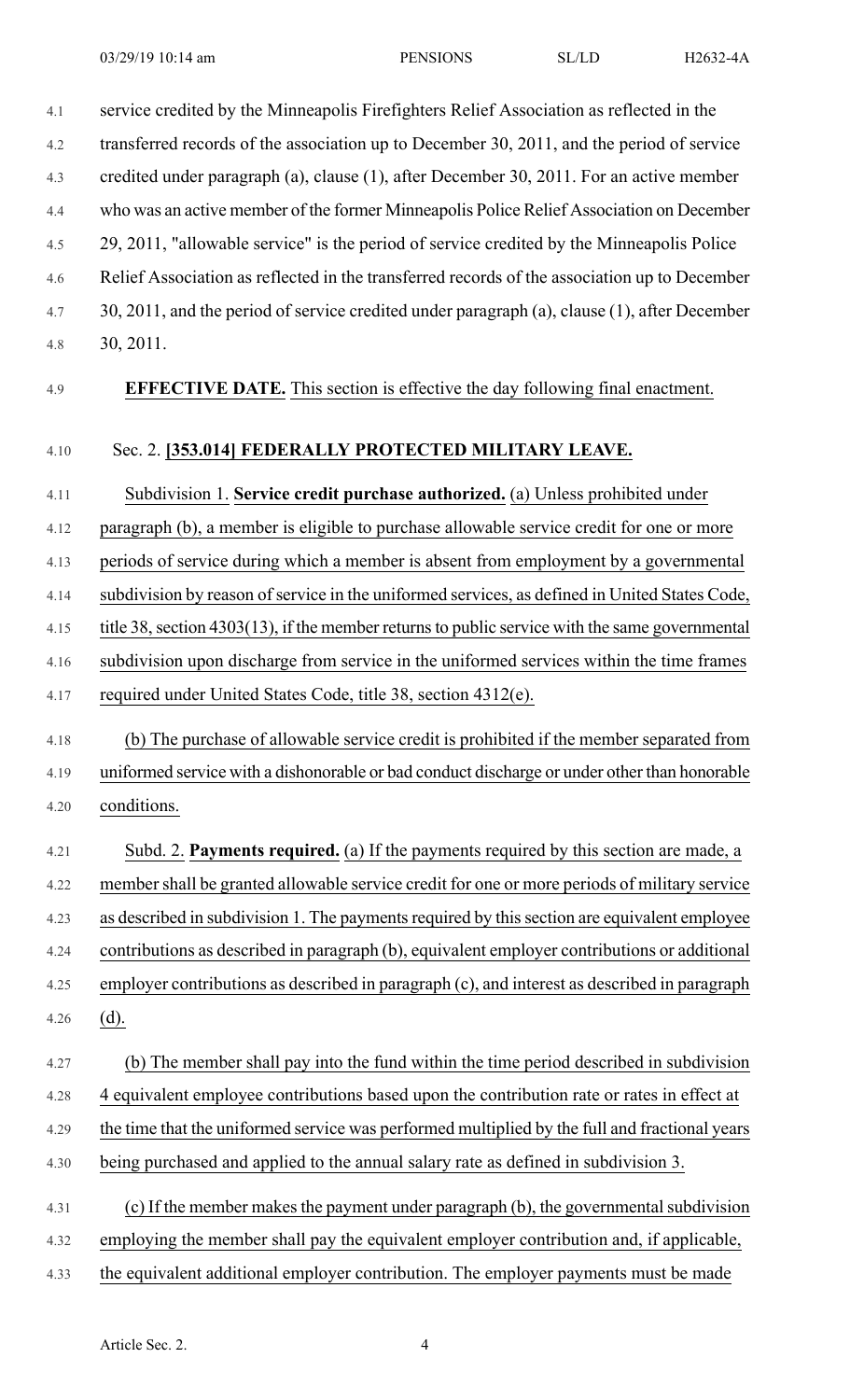| 5.1  | from funds available to the employing unit, using the employer and additional employer          |
|------|-------------------------------------------------------------------------------------------------|
| 5.2  | contribution rate or rates in effect at the time that the uniformed service was performed,      |
| 5.3  | applied to the same annual salary rate or rates used to compute the equivalent employee         |
| 5.4  | contribution. The governmental subdivision involved may appropriate money for those             |
| 5.5  | payments.                                                                                       |
| 5.6  | (d) The employing unit shall pay interest on all equivalent employee and employer               |
| 5.7  | contribution amounts payable under this subdivision. Interest must be computed at the           |
| 5.8  | applicable rate or rates specified in section 356.59, subdivision 3, compounded annually,       |
| 5.9  | from the end of each fiscal year during the leave to the end of the month in which the          |
| 5.10 | payment is received.                                                                            |
| 5.11 | Subd. 3. Annual salary rate defined. The annual salary rate is the average annual salary        |
| 5.12 | during the purchase period that the member would have received if the member had continued      |
| 5.13 | to be employed in covered employment rather than take the uniformed services leave, or,         |
| 5.14 | if the determination of that rate is not reasonably certain, the annual salary rate is the      |
| 5.15 | member's average salary rate during the 12-month period of covered employment rendered          |
| 5.16 | immediately preceding the period of the uniformed service.                                      |
| 5.17 | Subd. 4. Time period for making member's payment. Payment of the employee                       |
| 5.18 | equivalent contributions must be made during a period that begins with the date on which        |
| 5.19 | the member returns to public employment and that is three times the length of the military      |
| 5.20 | leave period, or within five years of the date on which the member returns to public            |
| 5.21 | employment, whichever is less. If the payment period is less than one year, payment of the      |
| 5.22 | employee equivalent contributions may be made within one year of the date of the member's       |
| 5.23 | discharge from service in the uniformed services. Payment may not be accepted after 30          |
| 5.24 | days following termination of public service under Minnesota Statutes, section 353.01,          |
| 5.25 | subdivision 11a.                                                                                |
| 5.26 | Subd. 5. Employer required to notify. The employer shall notify the executive director,         |
| 5.27 | on a form prescribed by the executive director, of the reemployment of a member who is          |
| 5.28 | returning from service in the uniformed services as described in subdivision 1, and is eligible |
| 5.29 | to purchase service credit under this section. The employer must provide the notice within      |
| 5.30 | 14 days of the member's reemployment. The employer shall maintain a copy of the notice          |
| 5.31 | in the member's employment file.                                                                |
| 5.32 | Subd. 6. Executive director required to notify. Within 30 days of receipt of notification       |
| 5.33 | from the employer under subdivision 5, the executive director shall notify the reemployed       |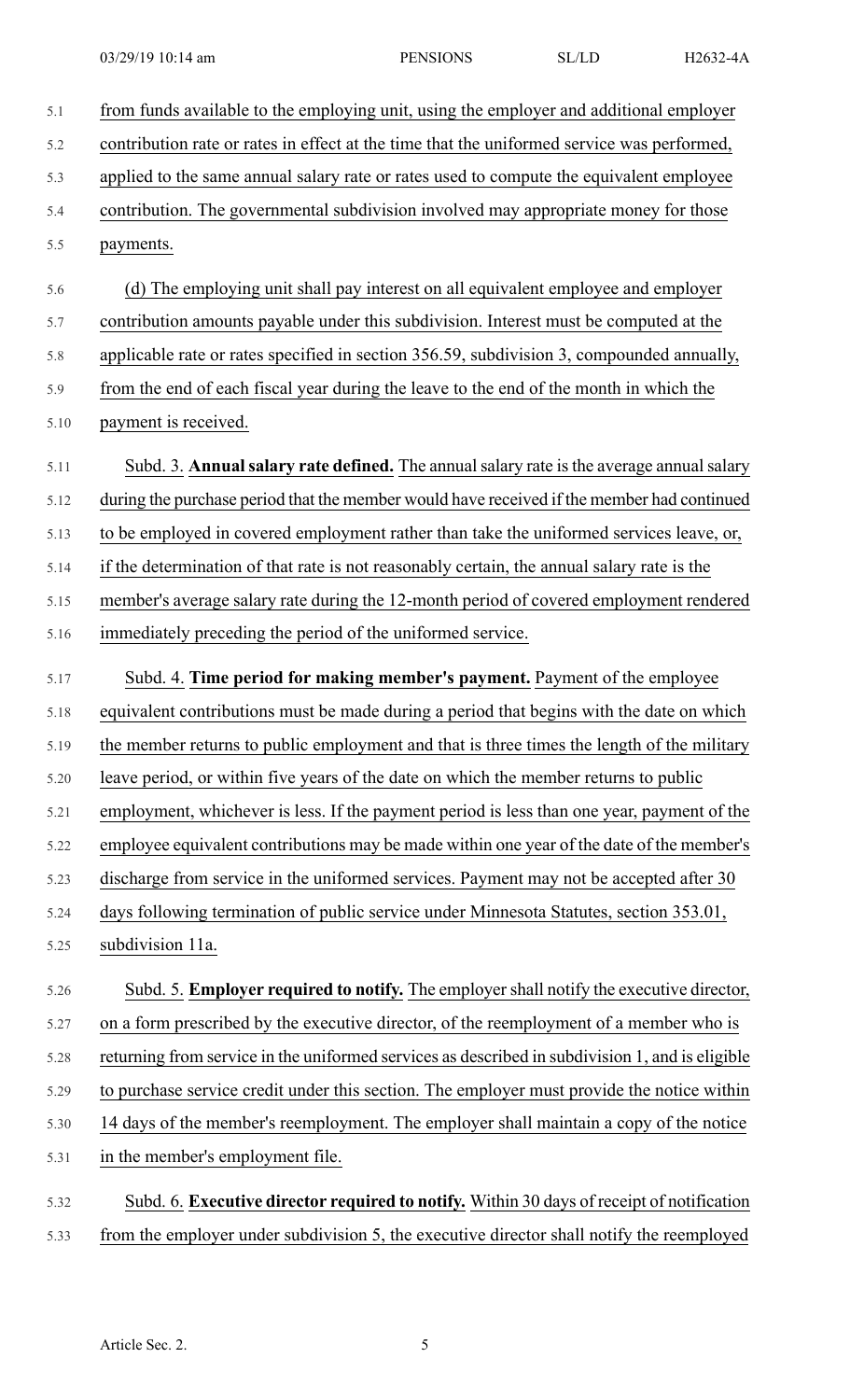| 6.1  | member in writing of the right to purchase service credit. The notification shall be mailed    |
|------|------------------------------------------------------------------------------------------------|
| 6.2  | to the member's last known address.                                                            |
| 6.3  | Subd. 7. Maximum amount of service credit and proration if full payment is not                 |
| 6.4  | <b>made.</b> (a) The maximum amount of service credit that may be purchased under this section |
| 6.5  | is five years unless a longer purchase period is required to be offered under United States    |
| 6.6  | Code, title 38, section 4312.                                                                  |
| 6.7  | (b) If the employee equivalent contributions under subdivision 2 are not paid in full, the     |
| 6.8  | member's allowable service credit must be prorated by multiplying the full and fractional      |
| 6.9  | number of years of uniformed service eligible for purchase by the ratio obtained by dividing   |
| 6.10 | the total employee contributions received by the total employee contributions otherwise        |
| 6.11 | required under this section.                                                                   |
| 6.12 | <b>EFFECTIVE DATE.</b> This section is effective the day following final enactment.            |
| 6.13 | Sec. 3. [353.0141] OTHER MILITARY LEAVE.                                                       |
| 6.14 | Subdivision 1. Service credit purchase authorized. (a) Unless prohibited under                 |
| 6.15 | paragraph (b), a member is eligible to purchase allowable service credit, not to exceed five   |
| 6.16 | years of allowable service credit, for the initial period of enlistment, induction, or call to |
| 6.17 | active duty, without any voluntary extension, in the uniformed services, as defined in United  |
| 6.18 | States Code, title 38, section 4303(13), if the member has at least three years of allowable   |
| 6.19 | service credit with the general employees retirement plan, the local government correctional   |
| 6.20 | employees retirement plan under chapter 353E, or the public employees police and fire          |
| 6.21 | retirement plan and:                                                                           |
| 6.22 | (1) the employee's service in the uniformed services occurred before becoming a public         |
| 6.23 | employee as defined in section 353.01, subdivision 2; or                                       |
| 6.24 | (2) the member failed to obtain service credit for a uniformed services leave of absence       |
| 6.25 | under section 353.01, subdivision 16, paragraph (a), clause (8).                               |
| 6.26 | (b) A service credit purchase is prohibited if:                                                |
| 6.27 | (1) the member separated from service in the uniformed services with a dishonorable            |
| 6.28 | or bad conduct discharge or under other than honorable conditions; or                          |
| 6.29 | (2) the member has purchased or otherwise received service credit from any Minnesota           |
| 6.30 | public employee pension plan for the same period of service in the uniformed services.         |
| 6.31 | Subd. 2. Application and documentation. A member who desires to purchase service               |
| 6.32 | credit under subdivision 1 must apply with the executive director to make the purchase. The    |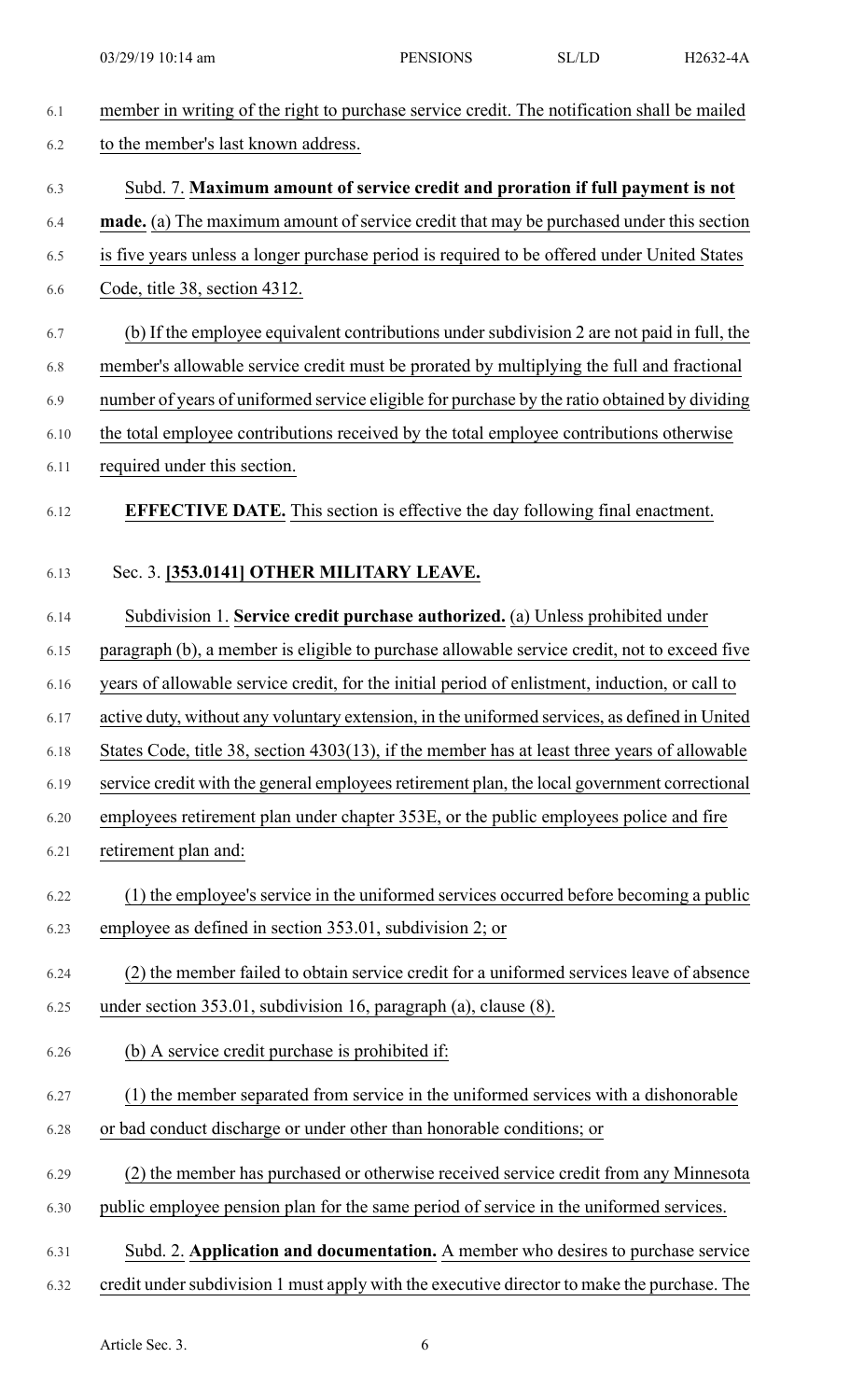| 7.1          | application must include all necessary documentation of the member's qualifications to                                                                                                       |
|--------------|----------------------------------------------------------------------------------------------------------------------------------------------------------------------------------------------|
| 7.2          | make the purchase, signed written permission to allow the executive director to request and                                                                                                  |
| 7.3          | receive necessary verification of applicable facts and eligibility requirements, and any other                                                                                               |
| 7.4          | relevant information that the executive director may require. The member must submit with                                                                                                    |
| 7.5          | the application payment of the administrative fee in the amount of \$250 to cover the costs                                                                                                  |
| 7.6          | of calculating the purchase payment amount under section 356.551.                                                                                                                            |
| 7.7          | Subd. 3. Purchase payment amount; service credit grant. (a) The purchase payment                                                                                                             |
| 7.8          | amount is the amount determined under section 356.551 for the period or periods of service                                                                                                   |
| 7.9          | requested, except that, for purposes of calculating the purchase payment amount to purchase                                                                                                  |
| 7.10         | allowable service credit for service in the uniformed services that occurred before becoming                                                                                                 |
| 7.11         | a public employee or between periods of public employment, section 356.551, subdivision                                                                                                      |
| 7.12         | 2, paragraph (c), shall not apply.                                                                                                                                                           |
|              |                                                                                                                                                                                              |
| 7.13         | (b) Allowable service credit must be granted by the applicable plan to the purchasing                                                                                                        |
| 7.14         | member upon the executive director's receipt of the purchase payment amount. The allowable                                                                                                   |
| 7.15         | service credit purchased under this section may not be used for the purpose of determining                                                                                                   |
| 7.16         | a disability benefit under sections 353.031, 353.33, 353.656, or 353E.06.                                                                                                                    |
| 7.17         | (c) Payment must be made before the effective date of the member's retirement.                                                                                                               |
| 7.18         | <b>EFFECTIVE DATE.</b> This section is effective the day following final enactment.                                                                                                          |
| 7.19         | Sec. 4. Minnesota Statutes 2018, section 356.551, subdivision 2, is amended to read:                                                                                                         |
| 7.20         | Subd. 2. Determination. (a) Unless the minimum purchase amount set forth in paragraph                                                                                                        |
| 7.21         | (c) applies, the prior service credit purchase amount is an amount equal to the actuarial                                                                                                    |
| 7.22         | present value, on the date of payment, as calculated by the chief administrative officer of                                                                                                  |
| 7.23         | the pension plan and reviewed by the actuary retained under section 356.214, of the amount                                                                                                   |
| 7.24         | of the additional retirement annuity obtained by the acquisition of the additional service                                                                                                   |
| 7.25         | credit in this section.                                                                                                                                                                      |
| 7.26         | (b) Calculation of this amount must be made using the preretirement interest rate                                                                                                            |
| 7.27         | investment return assumption applicable to the public pension plan specified in section                                                                                                      |
| 7.28         | 356.215, subdivision 8, and the mortality table adopted for the public pension plan.                                                                                                         |
| 7.29         | (1) Unless clause (2) applies, the calculation must assume continuous future service in                                                                                                      |
| 7.30         | the public pension plan until, and retirement at, the age at which the minimum requirements                                                                                                  |
| 7.31         |                                                                                                                                                                                              |
|              |                                                                                                                                                                                              |
|              | of the fund for normal retirement or retirement with an annuity unreduced for retirement at                                                                                                  |
| 7.32<br>7.33 | an early age, including section 356.30, are met with the additional service credit purchased.<br>The calculation must also assume a full-time equivalent salary, or actual salary, whichever |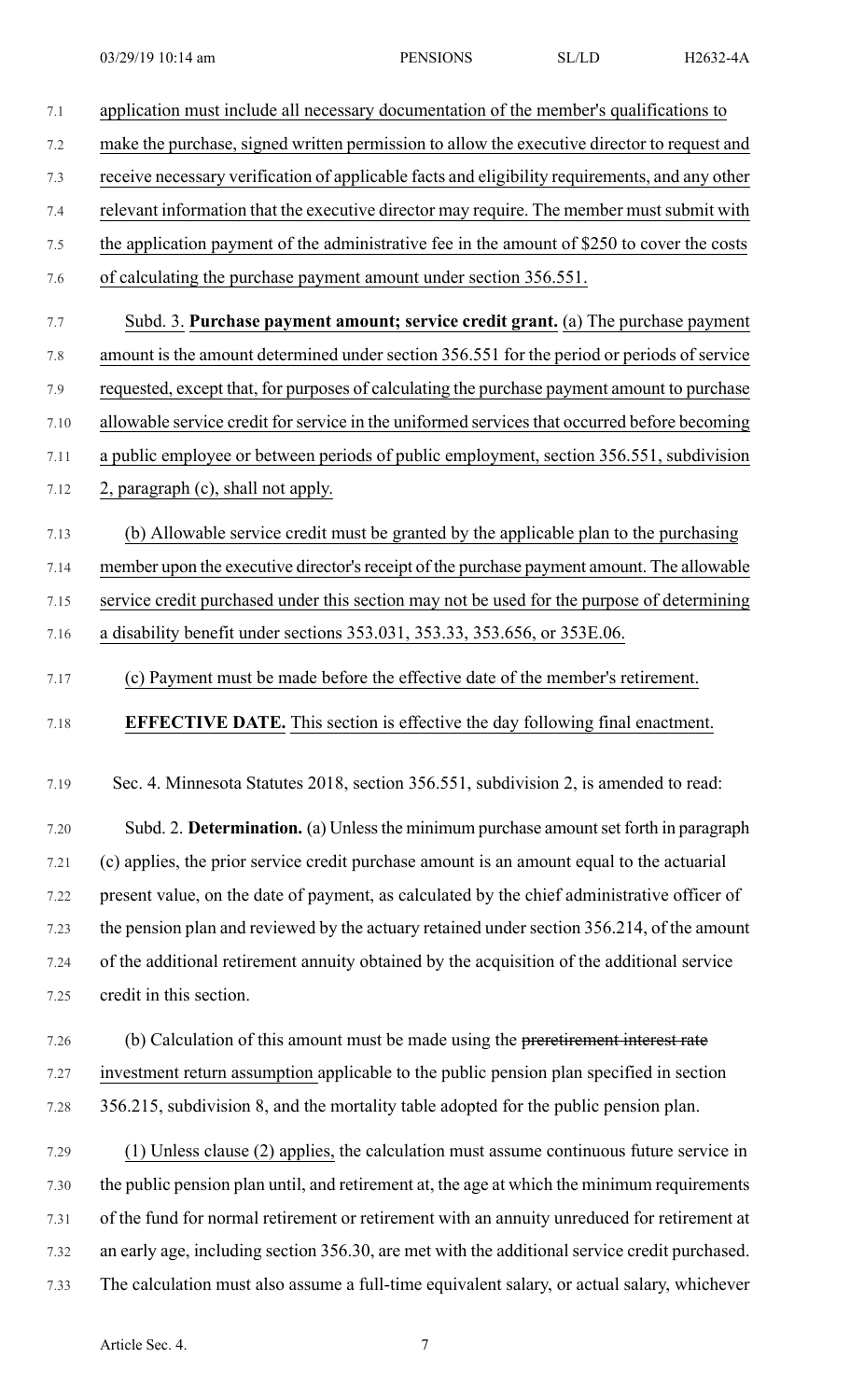- 8.1 is greater, and a future salary history that includes annual salary increases at the applicable 8.2 salary increase rate for the plan specified in section 356.215, subdivision 8.
- 8.3 (2) This clause applies when the calculation is being done for purposes of section

8.4 353.0141, subdivision 3. The calculation must include continuous future service in the

8.5 public pension plan until, and retirement at, any age at or after which the minimum

8.6 requirements of the fund for early retirement or retirement with an annuity unreduced for

8.7 retirement at an early age, including section 356.30, are met with the additional service

8.8 credit purchased. The calculation must be determined using the retirement age that provides

- 8.9 the most valuable benefit to the member. The calculation must also assume a full-time
- 8.10 equivalent salary, or actual salary, whichever is greater, and a future salary history that
- 8.11 includes annual salary increases at the applicable salary increase rate for the plan specified

8.12 in section 356.215, subdivision 8.

8.13 (c) The prior service credit purchase amount may not be less than the amount determined 8.14 by applying, for each year or fraction of a year being purchased, the sum of the employee 8.15 contribution rate, the employer contribution rate, and the additional employer contribution 8.16 rate, if any, applicable during that period, to the person's annual salary during that period, 8.17 or fractional portion of a year's salary, if applicable, plus interest at the applicable annual 8.18 rate or rates specified in section 356.59, subdivision 2, 3, 4, or 5, whichever applies, 8.19 compounded annually, from the end of the year in which contributions would otherwise 8.20 have been made to the date on which the payment is received.

8.21 (d) Unless otherwise provided by statutes governing a specific plan, payment must be 8.22 made in one lump sum within one year of the prior service credit authorization or prior to 8.23 the member's effective date of retirement, whichever is earlier. Payment of the amount 8.24 calculated under this section must be made by the applicable eligible person.

8.25 (e) However, the current employer or the prior employer may, at its discretion, pay all 8.26 or any portion of the payment amount that exceeds an amount equal to the employee 8.27 contribution rates in effect during the period or periods of prior service applied to the actual 8.28 salary rates in effect during the period or periods of prior service, plus interest at the 8.29 applicable annual rate or rates specified in section 356.59, subdivision 2, 3, 4, or 5, whichever 8.30 applies, compounded annually, from the date on which the contributions would otherwise 8.31 have been made to the date on which the payment is made. If the employer agrees to 8.32 payments under this subdivision, the purchaser must make the employee payments required 8.33 under this subdivision within 90 days of the prior service credit authorization. If that 8.34 employee payment is made, the employer payment under this subdivision must be remitted